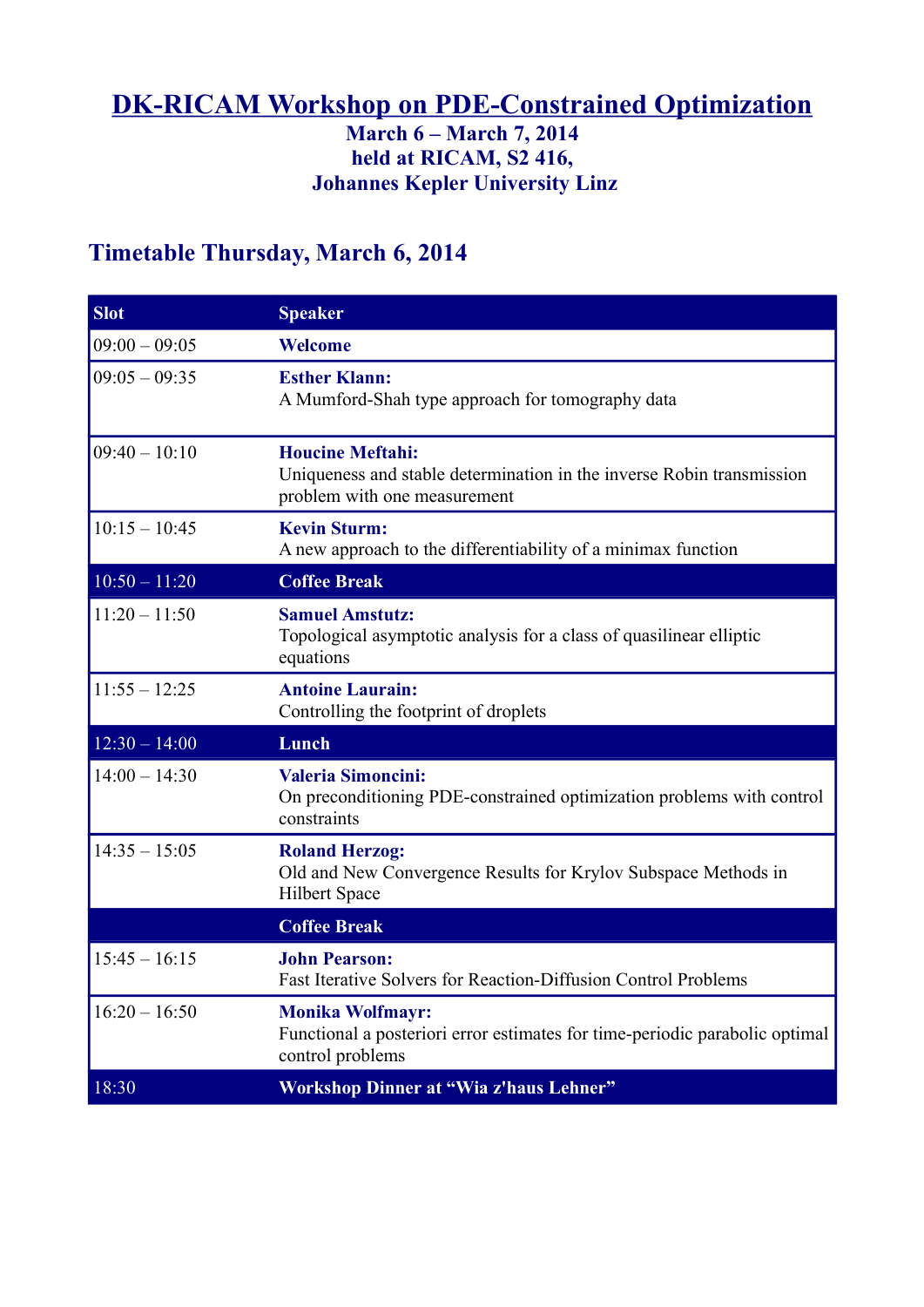# **Timetable Friday, March 7, 2014**

| <b>Slot</b>                           | <b>Speaker</b>                                                                                                                                                                            |
|---------------------------------------|-------------------------------------------------------------------------------------------------------------------------------------------------------------------------------------------|
| $09:00 - 09:30$                       | <b>Chamakuri Nagaiah:</b><br>Large scale PDE constrained optimization of cardiac debrillation                                                                                             |
| $09:35 - 10:05$                       | <b>Peter Gangl:</b><br>Design Optimization of Electric Machines Using Shape Optimization and<br>Sensitivity-Based Topology Optimization                                                   |
| $10:10 - 10:40$                       | <b>Wolfgang Krendl</b><br>The Herrmann Johnson Method for the first biharmonic boundary value<br>problem on general polygonal domains: Mapping properties and<br>preconditioning strategy |
| $\overline{10:}40 - \overline{11:}00$ | <b>Coffee Break</b>                                                                                                                                                                       |
| $11:00 - 12:30$                       | <b>Time for discussion/colaboration</b>                                                                                                                                                   |
| $12:30 - 14:00$                       | Lunch                                                                                                                                                                                     |
| $14:00 - 17:00$                       | <b>Time for discussion/colaboration</b>                                                                                                                                                   |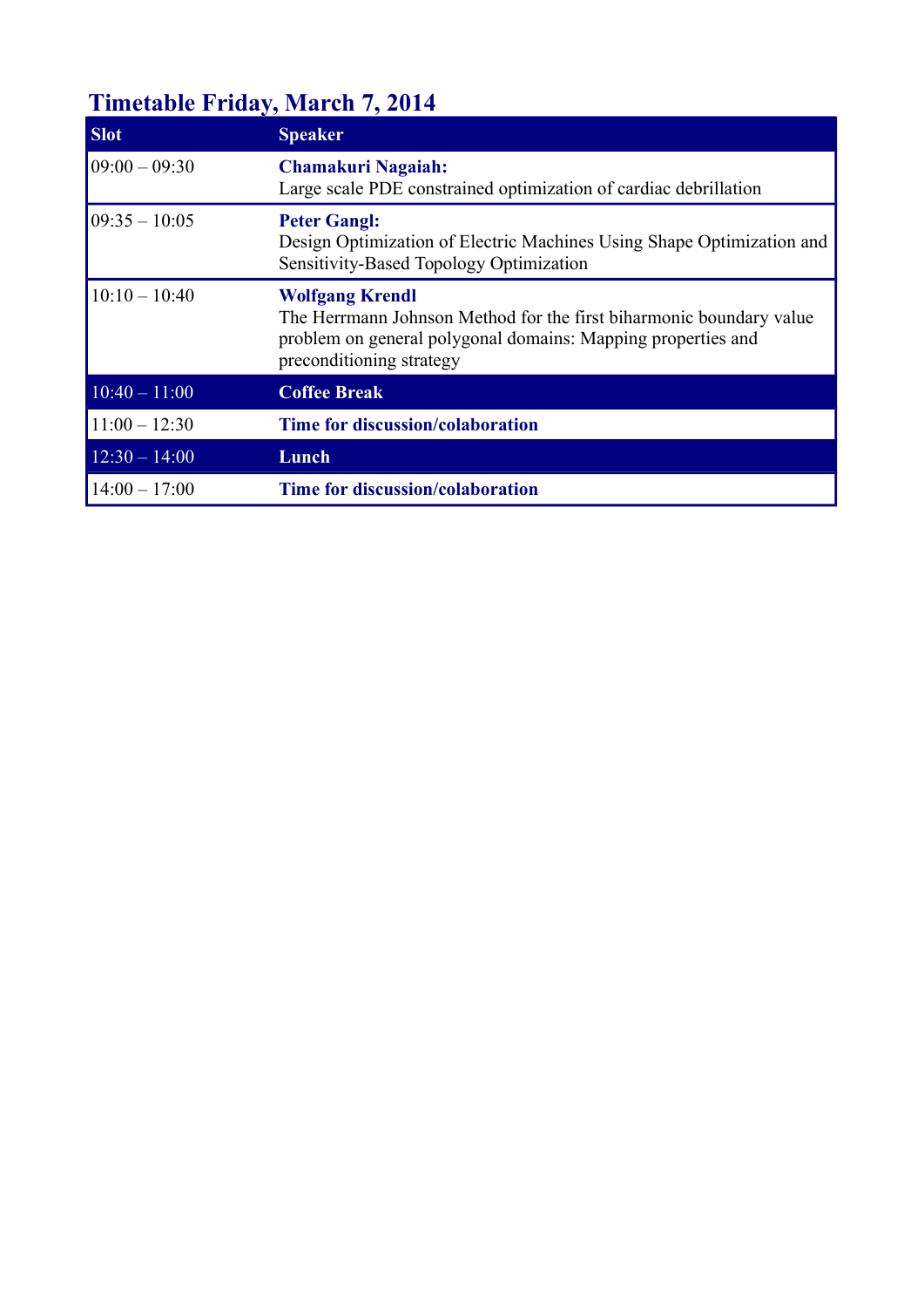## **Venue**



## **Campus Map**

The workshop is held in building "Science Park, Bauteil 2" on the 4<sup>th</sup> floor (RICAM). The dining hall for lunch is in Uni-Center (Mensa).

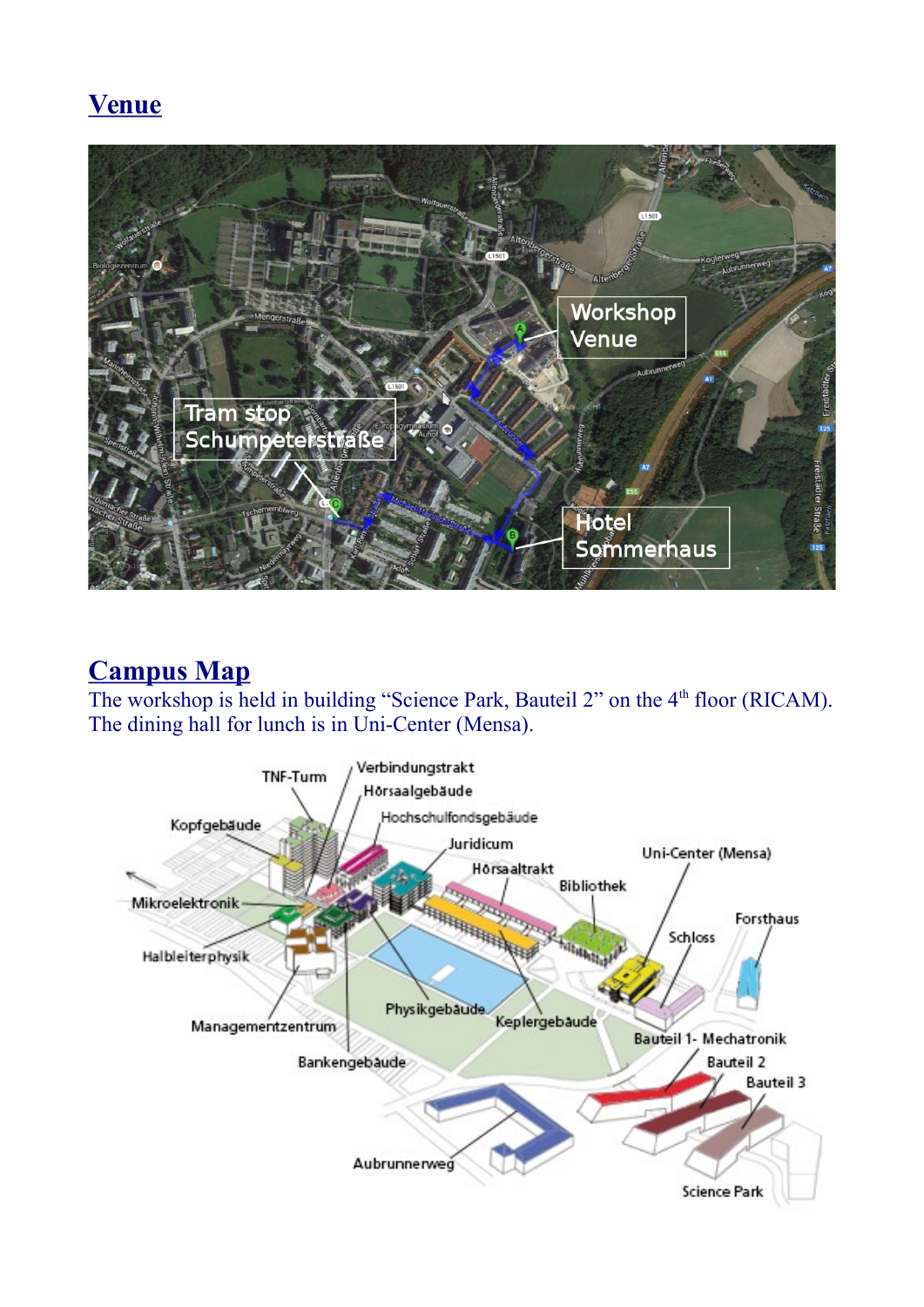### **Workshop Dinner on Thursday, March 6 in "Wia z'haus Lehner"**

Arrival: Take tram number 1 or 2 to Harbach – cross underneath the street towards "Oberbank" - walk along Harbacher Straße for about 8 minutes until you arrive at Wia z'haus Lehner

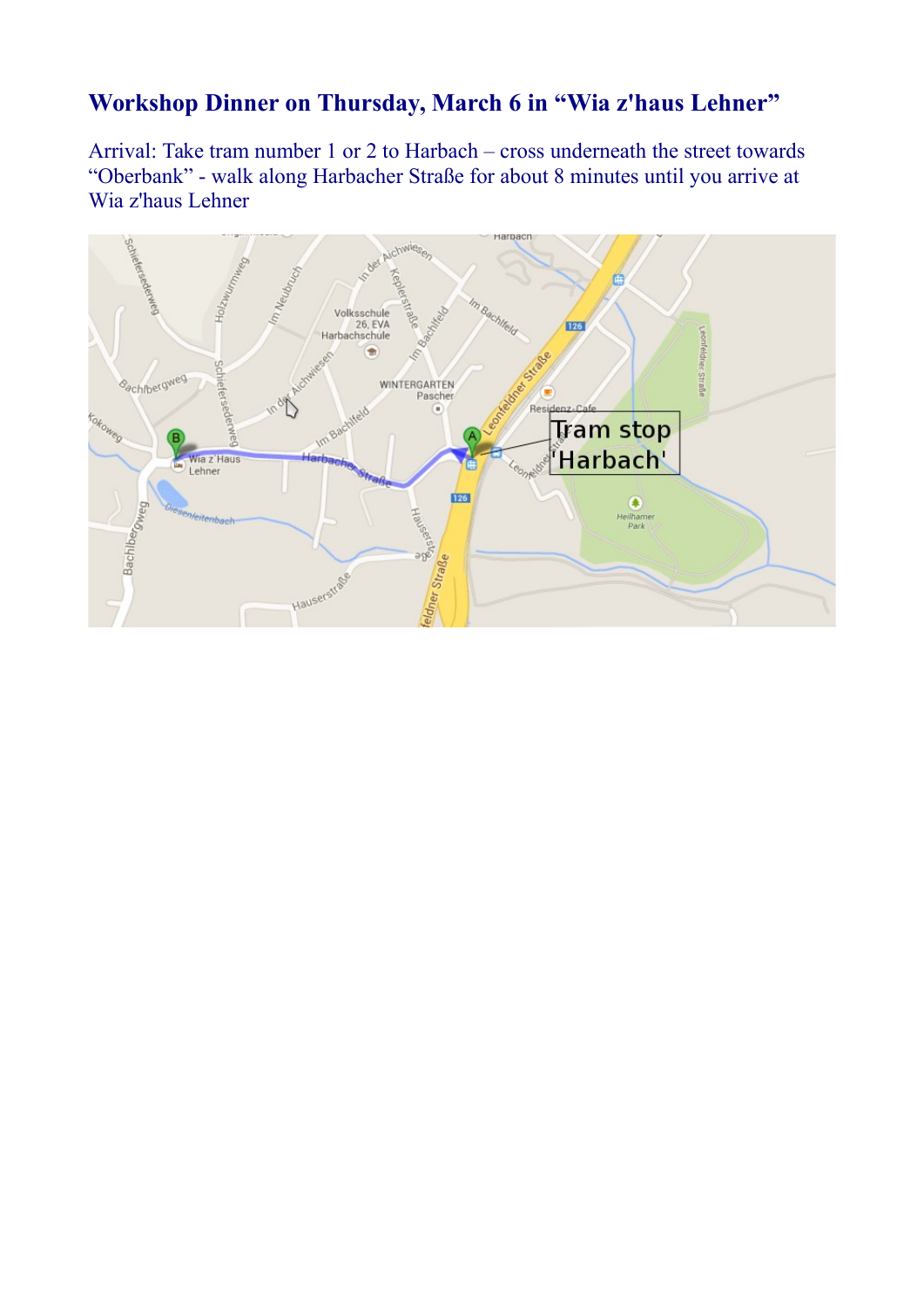### List of abstracts

#### Samuel Amstutz:

Topological asymptotic analysis for a class of quasilinear elliptic equations

Topological asymptotic expansions for quasilinear elliptic equations have not been studied yet. Such questions arise from the need to apply topological asymptotic methods in shape optimization to nonlinear elasticity equations as in imaging to detect sets with codimensions  $> 2$  (e.g. points in 2D or segments in 3D). In this work we provide topological asymptotic expansions for a class of quasilinear elliptic equations perturbed in non-empty subdomains. The obtained topological gradient can be split into a classical linear term and a new term which accounts for the non linearity of the equation. Co-author: A. Bonnafé

#### Nagaiah Chamakuri:

#### Large scale PDE constrained optimization of cardiac defibrillation

The bidomain model consist of a system of elliptic partial differential equations coupled with a non-linear parabolic equation of reaction-diffusion type, where the reaction term, modeling ionic transport is described by a set of ordinary differential equations. An extra elliptic equation for the solution of an extracellular potential needs to be solved on the torso domain. Anatomically realistic such multiscale models of torso embedded whole heart electrical activity are computationally expensive endeavor on its own right and solving optimal control of such models in an optimal manner is the most challenging issue.

The optimal control approach is based on minimizing a properly chosen cost functional depending on the extracellular current as input at the boundary of torso domain, which must be determined in such a way that wavefronts of transmembrane voltage in cardiac tissue are smoothed in an optimal manner. In parallel computations, the domain decomposition of such realistic geometry consists of heart surrounded by torso is not a trivial task. First, we partition the heart domain into p-subdomains and similarly partition the torso domain into psubdomains and then we solve the PDEs as a decoupled system by expense of one additional communication at each time step. The derivation of the optimality system and the description of its discretization is given. A primal-dual active set strategy is employed for treating inequality control constraints. In this talk, a parallel fnite element based algorithm is devised to solve an optimal control problem on such complex geometries and its effciency is demonstrated not only for the direct problem but also for the optimal control problem. The computations realize a model confguration corresponding to optimal boundary defbrillation of a reentry phenomenon by applying current density stimuli. Co-authors: Karl Kunisch, Gernot Plank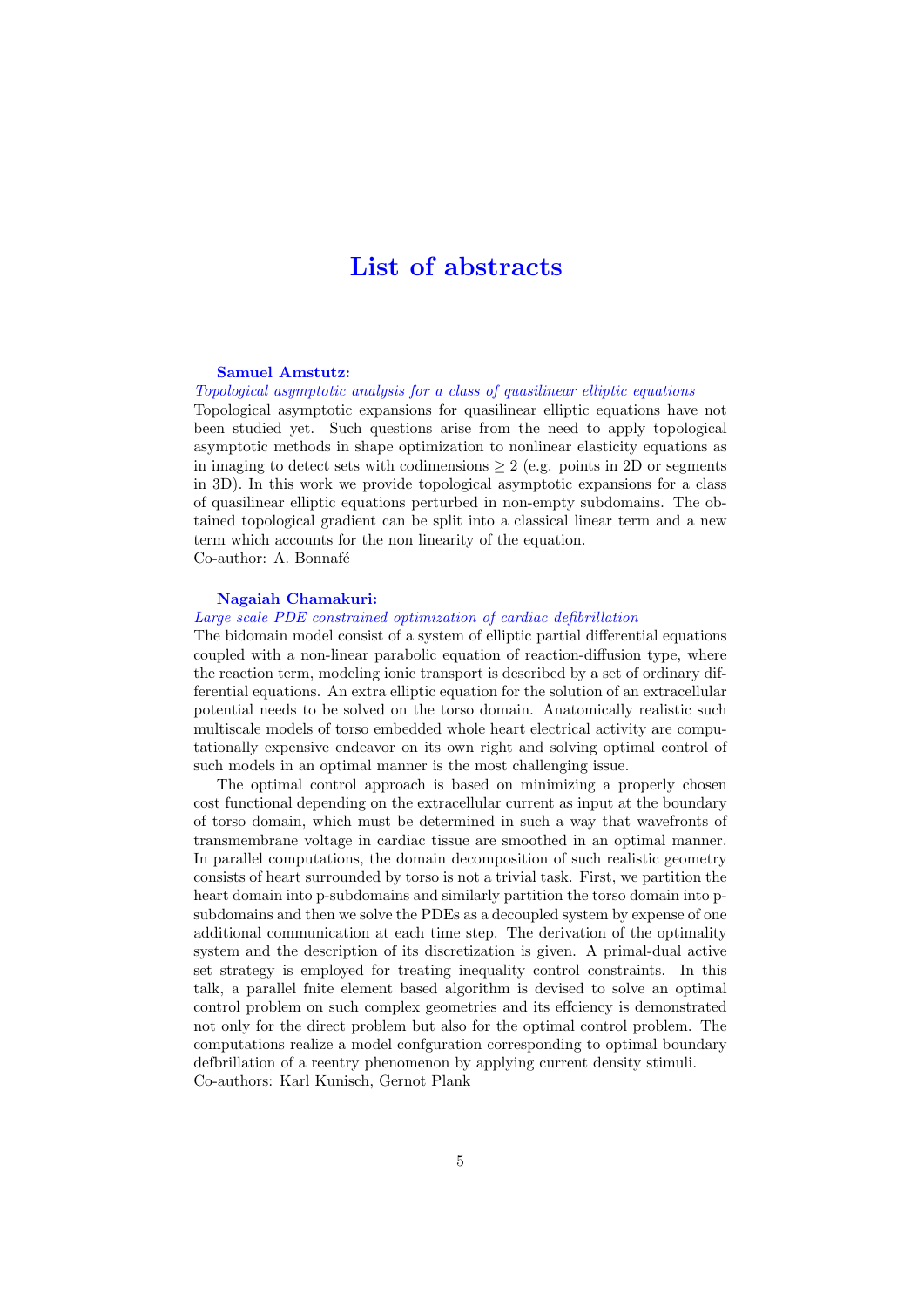#### Peter Gangl:

#### Design Optimization of Electric Machines Using Shape Optimization and Sensitivity-Based Topology Optimization

Topological sensitivities are a very useful tool for determining optimal designs. The topological derivative of a domain-dependent functional represents the sensitivity with respect to the insertion of an infinitesimally small hole. In the gradient-based ON/OFF method, proposed by M. Ohtake, Y. Okamoto and N. Takahashi in 2005, sensitivities of the functional with respect to a local variation of the material coefficient are considered. We show that, in the case of a linear state equation, these two kinds of sensitivities coincide. For the sensitivities computed in the ON/OFF method the generalization to the case of a nonlinear state equation is straightforward, whereas the computation of topological derivatives in the nonlinear case is more involved. We will show numerical results obtained by applying the ON/OFF method in the nonlinear case to the optimization of an electric motor.

Moreover, we will address the same problem by means of shape optimization where the geometry is modified by moving a material interface along a velocity field which guarantees a decrease in the objective functional.

#### Roland Herzog: Old and New Convergence Results for Krylov Subspace Methods in Hilbert Space

Krylov subspace methods represent a widely used class of iterative solution techniques for large-scale linear systems. They naturally also extend to linear systems in Hilbert spaces, and considering the methods in this infinite dimensional setting provides new insight.

In this presentation, we focus on Krylov subspace methods for definite and indefinite self-adjoint linear systems, namely the conjugate gradient (CG) and minimum residual (MINRES) methods. We review convergence results available in the literature, focusing mainly on Q-superlinear and R-superlinear convergence. New results of this type for MINRES will also be presented, which apply to a broad range of examples. The examples to be presented include the solution of the Stokes system as well as optimal control problems with partial differential equations.

Co-Author: Ekkehard Sachs

#### Esther Klann:

#### A Mumford-Shah type approach for tomography data

We present a Mumford–Shah-type approach for the simultaneous reconstruction and segmentation of a function from its tomography data (Radon transform). The sought-after function is modeled as a piecewise constant function. Hence, it consists of n sets  $\Omega_i$  and the corresponding values  $c_i$ . The sets and values together with their number are found as minimizers of a Mumford–Shah-type functional. We present a minimization algorithm based on shape sensitivity analysis, as well as some numerical examples.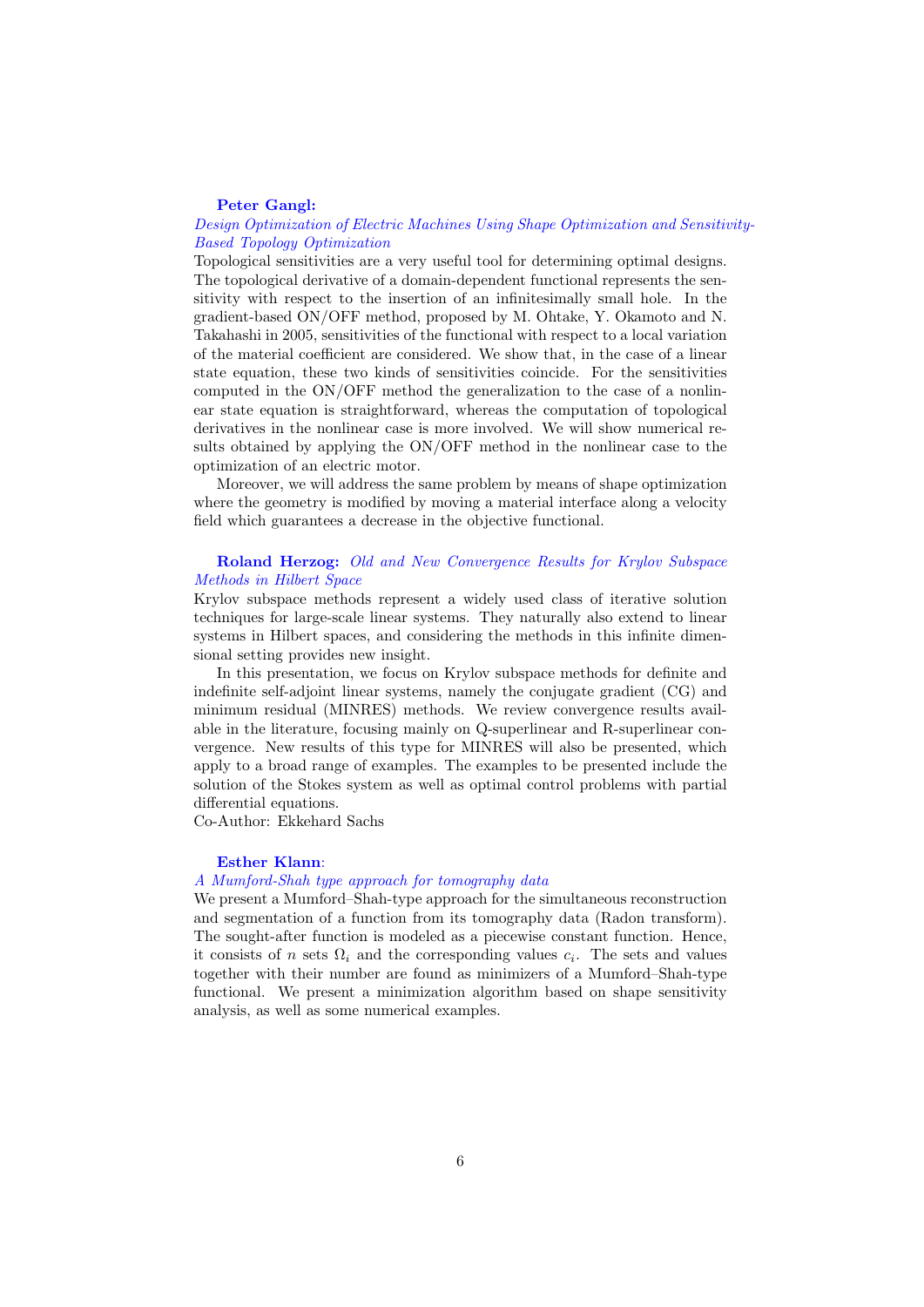#### Wolfgang Krendl:

The Herrmann Johnson Method for the first biharmonic boundary value problem on general polygonal domains: Mapping properties and preconditioning strategy

The first order boundary value problem of the biharmonic operator is a simple model problem in elasticity for the bending of a clamped plate. For this model problem, a mixed order formulation is considered which is equivalent to the original fourth order formulation without additional assumptions on the polygonal domain such as convexity. Based on the mapping properties of the involved operators and their discrete counterparts resulting from the Herrmann-Johnson's scheme, a strategy for an efficient preconditioner will be presented.

#### Antoine Laurain:

#### Controlling the footprint of droplets

The development of engineered substrates has progressed to a very advanced level, which allows for control of the shape of sessile droplets on these substrates. Controlling local droplet shape via substrate surface tensions may be useful for directing the growth of bio-films and cell cultures because it can affect the distribution of nutrients as well as the gross shape of the film. In addition, depositing a film of material onto a substrate in a particular pattern could be affected by the droplet shape. Also, droplets can act as lenses, with focal properties controlled by locally modifying substrate tensions. In this talk, we present an optimal control for the shape of droplets on substrates. Specifically, we wish to direct the shape of the droplet-substrate interface (i.e. the liquidsolid interface) by controlling the substrate surface tension. We refer to this as droplet footprint control.

#### Houcine Meftahi:

#### Uniqueness and stable determination in the inverse Robin transmission problem with one measurement

In this talk, we consider the inverse Robin transmission problem with one electrostatic measurement. We prove a uniqueness result for simultaneous determination of the Robin parameter p, the conductivity  $k$  and the subdomain  $D$ , when  $D$  is a ball. When  $D$  and  $k$  are fixed, we prove a uniqueness result and a directional Lipschitz stability estimate for the Robin parameter  $p$ . When  $p$ and  $k$  are fixed, we give an upper bound to the subdomain  $D$ . For the reconstruction purposes, we set the inverse problem under an optimization form for a Kohn-Vogelius cost functional. We prove the existence and the stability of the optimization problem. Finally, we show some numerical experiments.

#### John Pearson:

#### Fast Iterative Solvers for Reaction-Diffusion Control Problems

In this talk, we consider the development of preconditioned iterative methods for the matrix systems arising from finite element discretizations of PDEconstrained optimization problems. We construct the relevant preconditioners by using the saddle point structure of the matrices involved to derive effective approximations of the (1,1)-block and Schur complement.

We commence by explaining how this strategy can be applied to the fundamental Poisson control problem, as well as a heat equation control problem. We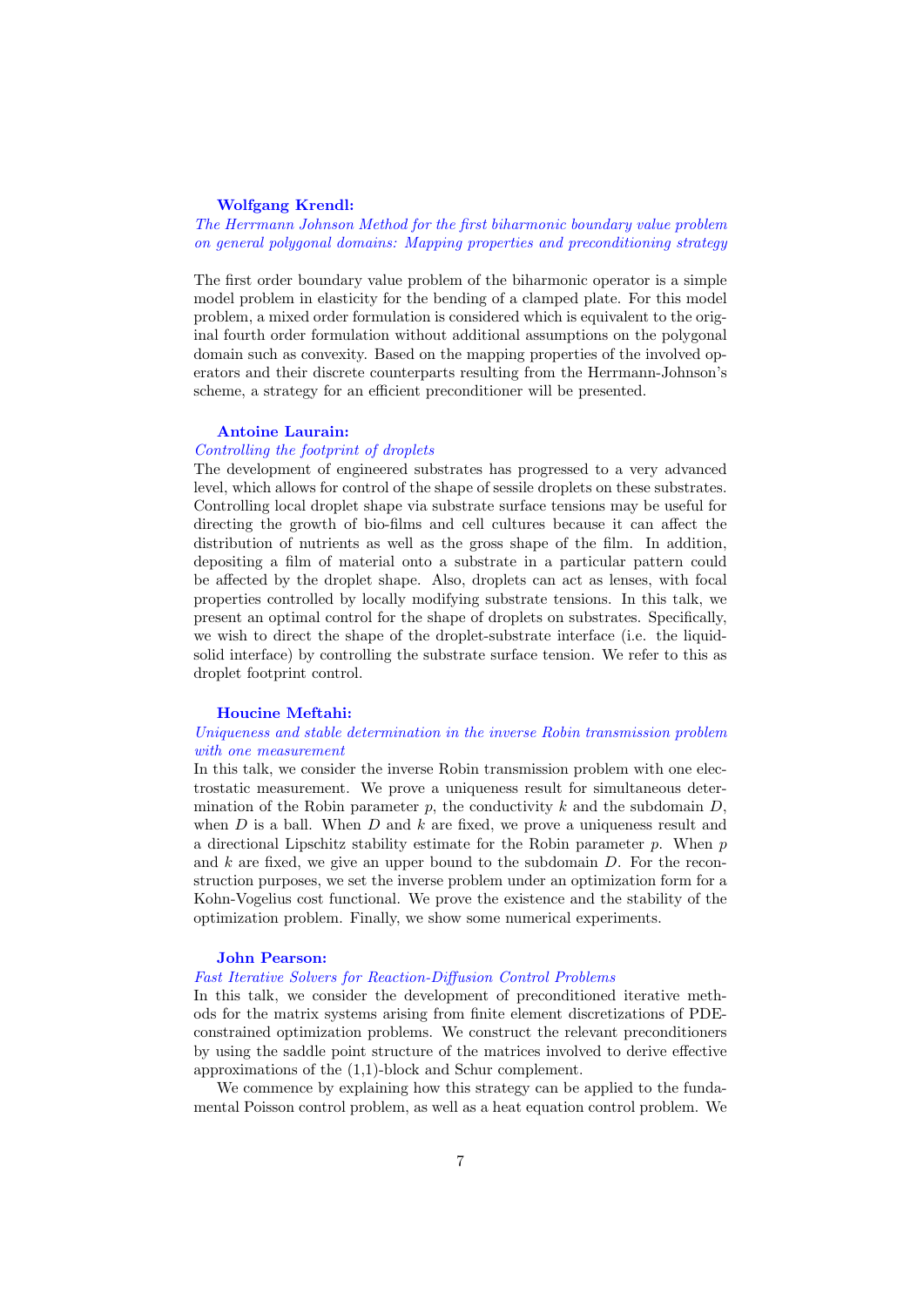then explain how to adapt these techniques to precondition the Newton systems obtained when solving reaction-diffusion control problems. We consider such problems from two main application areas: the modelling of chemical reactions, and the identification of parameters in pattern formation processes. For each problem considered we motivate and derive our preconditioners, and present numerical results to demonstrate the practical performance of our methods.

#### Valeria Simoncini:

On preconditioning PDE-constrained optimization problems with control constraints

Co-Authors: Margherita Porcelli, Mattia Tani

#### Kevin Sturm:

#### A new approach to the differentiability of a minimax function

In this talk, we discuss a new approach to the differentiability of a minimax of a function G. Its originality is to replace the usual adjoint state equation by an *averaged adjoint state equation*. The function  $G$  is a Lagrangian, that is a utility function plus a linear penalization of the state equation. Former results required a saddle point assumption or had other differentiability requirements. We consider the case, where the state and adjoint state are unique solutions and illustrate the result at hand of a semi-linear shape optimization problem.

#### Monika Wolfmayr:

#### Functional a posteriori error estimates for time-periodic parabolic optimal control problems

We present functional a posteriori error estimates for time-periodic parabolic optimal control problems in a new variational framework. Since we consider time-periodic problems, the multiharmonic finite element method is a very natural approach to discretize this type of parabolic problems. More precisely, we expand all - given and unknown - functions into Fourier series in time, truncate them, and then approximate the Fourier coeffcients by the finite element method. Due to the linearity and the orthogonality of the cosine and sine functions, the whole optimality system decouples into smaller systems depending only on the Fourier coeffcients with respect to a single mode. We establish infsup and sup-sup conditions in the new variational setting from which we deduce existence and uniqueness results by applying the theorem of Babuska and Aziz. The inf-sup condition is also very helpful for the functional a posteriori error analysis of the optimal control problem, which is based on the method presented in Repin [3] but contains proper changes regarding the new variational setting and the special features of the multiharmonic finite element method.

#### References

[1] U. Langer, S. Repin and M. Wolfmayr, Functional a posteriori error estimates for time-periodic parabolic optimal control problems, in preparation, 2014.

[2] U. Langer and M. Wolfmayr, Multiharmonic finite element analysis of a timeperiodic parabolic optimal control problem, J. Numer. Math., 21(4):265-300, 2013.

[3] S. Repin, Estimates of deviation from exact solutions of initial-boundary value problems for the heat equation, Rend. Mat. Acc. Lincei,  $13(2):121-133$ ,